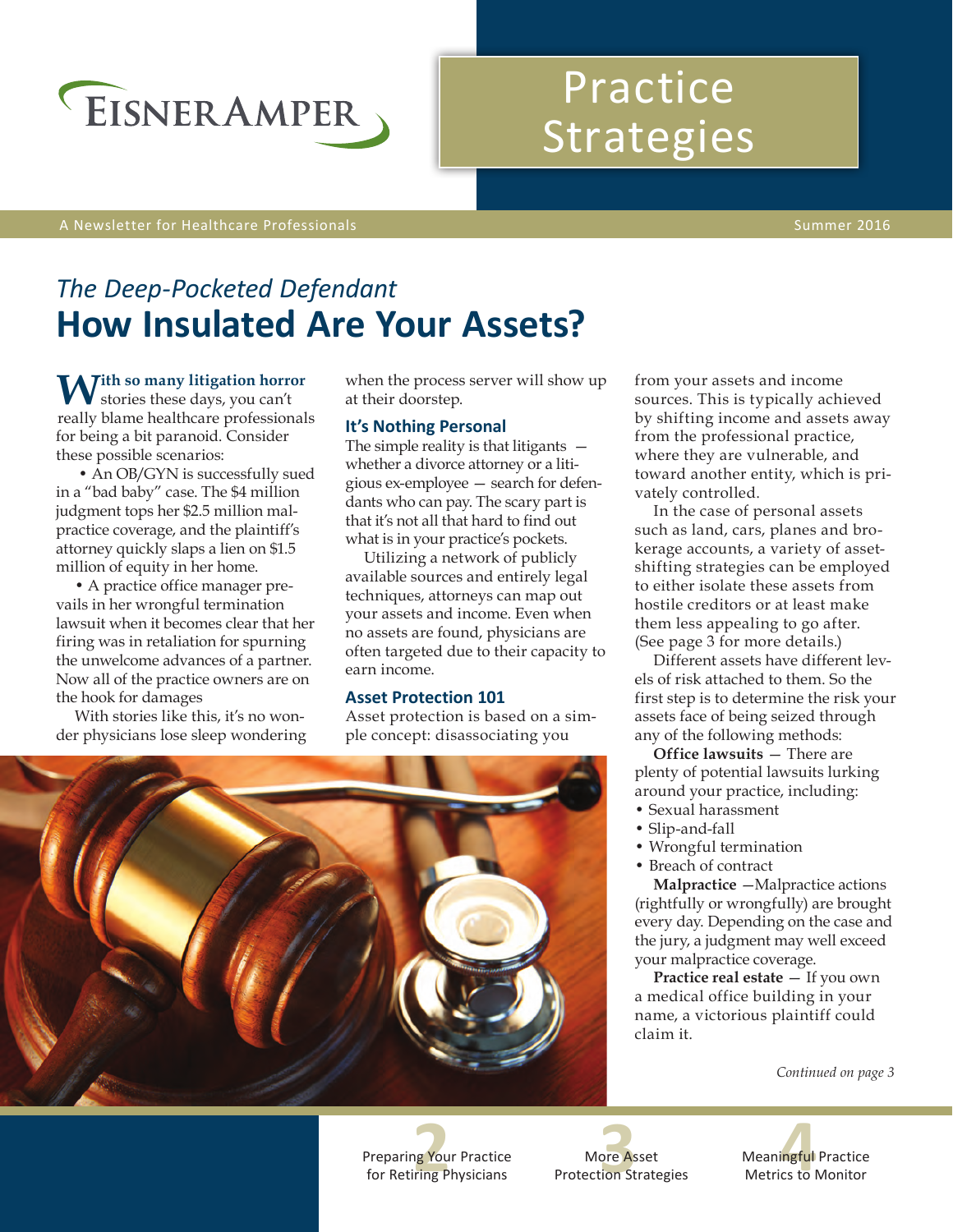### *Exit Strategies* **How to Prepare for a Retiring Physician**

**Here's an eye-opening demo-**graphic fact: A startling one-infour doctors will reach retirement age in the next five years.

Just as noteworthy, many mid- and late-career physicians are not interested in hanging in there to attain Marcus Welby status. In research com-

missioned by The Physicians Foundation, 39 percent of physicians surveyed say they are stepping up their retirement plans due to changes in the healthcare system.

That means the chances are good that a partner could be retiring from your practice in the foreseeable future. Ideally, an exit strategy for departing physicians is spelled out in the partnership agreement or employment contract. Some practices go as far as negotiating a formal separation agreement with departing physicians that clarifies the terms of departure, including the settlement of any money owed.

### **Make It a Smooth Move**

At the very least, you'll want to take some steps to minimize disruption to the practice. As soon as a retiring physician submits notice, consider creating a transition plan that addresses these key areas:

• **Payout** — As a group, determine whether you will be offering a buyout to the retiring partner or paying out a percentage of his or her final salary. This can be done either in a lump sum or via installments over time. The goal is to fairly compensate the retiring physician while easing the financial burden on the practice.

For example, the practice might agree to a slightly larger percentage of salary in a lump sum versus sharing ongoing practice profits over several years.

• **Patients** — Beyond properly notifying patients of a departing physician, the practice will need to establish continuity of care so that patients don't feel abandoned. The reality is that patients can become rattled when they learn that they will need to "start over" with an unfamiliar physician.

The departing physician and/or practice should send a letter notifying patients of the change and offering to provide continuing care or transfer records to another provider. The key is to help patients understand why the transition is happening and how it will impact their care.

**• Contracts** — Review any legal agreements that the retiring physician is party to. These may include equipment and building leases, bank notes and any shareholders' agreement (for practices structured as a corporation) or operating agreement (for LLCs).

• **Third parties** — Your state licensing board, the DEA, thirdparty payers and your malpractice carrier will all need to be notified of the change in status. While the individual doctor may do some of this legwork, it's ultimately the practice's responsibility to make sure that everyone is properly notified.

• **Malpractice coverage** —"Tail coverage" may be necessary to cover any claims filed against a retired physician for treatment provided while employed at the practice (especially if he or she has previously been insured on a "claims made" basis). The employment or shareholders' agreement should spell out exactly who is responsible for

procuring the coverage, and the party securing the coverage should provide a certificate of insurance to the other party.

• **Other providers** — Switching patients to other physicians in the group is certainly an option if the practice has the capacity. But if you're planning to replace a retiring physician, consider whether you'll need to bring in a locum tenens or tap a local physician to cover until you are able to recruit a new provider.

• **Patient records** — If the departing physician's patients will be seen by others in the group, patient records will likely be maintained by the practice. Note that patient lists, charts and other demographic information remain with the practice, not the retiring physician.

• **IT issues** — A physician's departure also requires dotting the I's and crossing the T's with regard to IT systems. This includes changing passwords and login permissions for the practice's scheduling, billing and/or Electronic Medical Record (EMR) software.

The only thing that's constant is change. So make sure your practice is well prepared for the changing of the guard that will occur as physicians retire.  $\blacksquare$ 

*Our experienced accounting professionals can review your practice partnership agreements and buy-sell agreements, as well as provide an independent evaluation of practice worth. Call us to schedule an appointment.*

**2**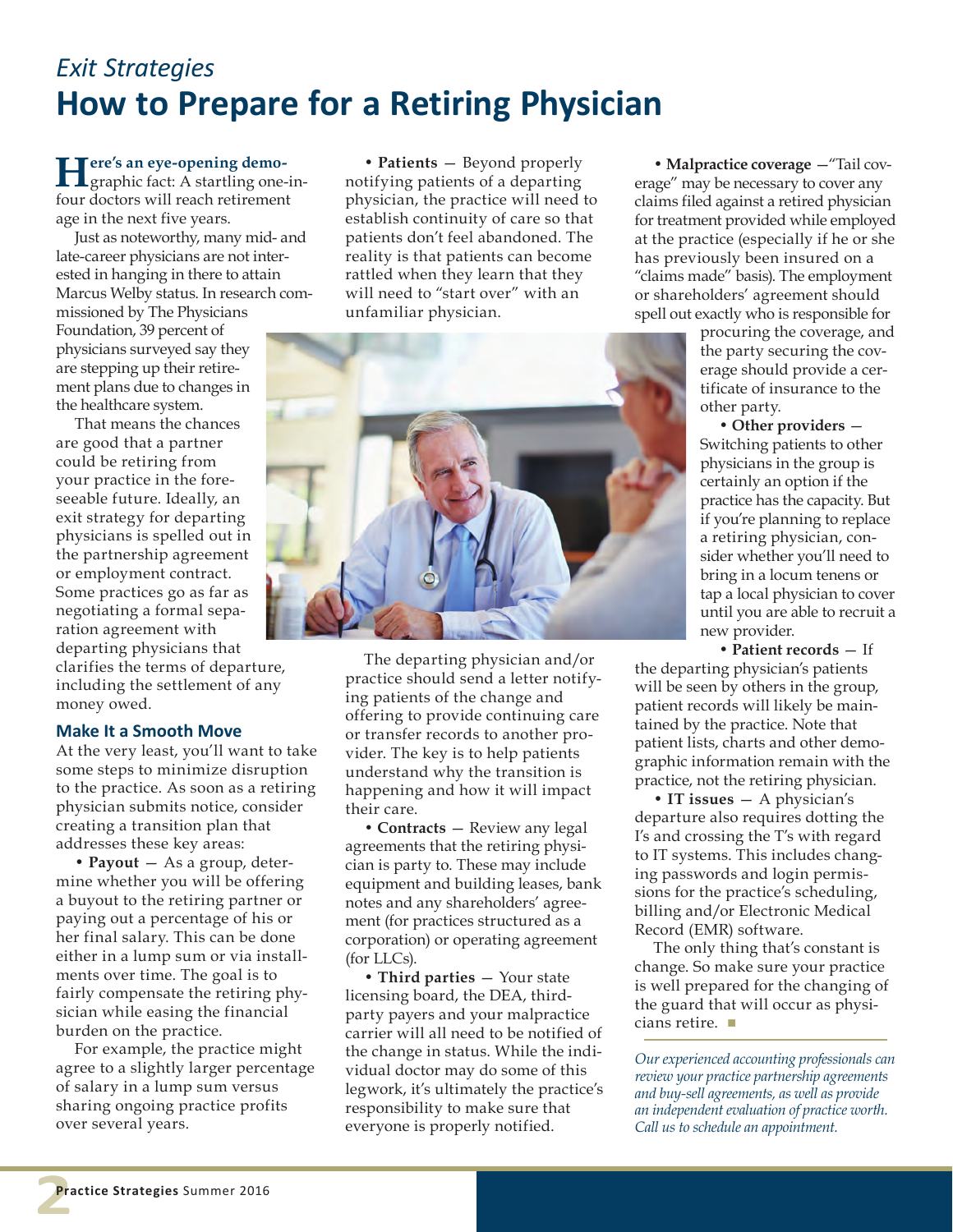### **How to Protect Your Assets**

#### *Continued from page 1*

**Divorce** — Many doctors transfer assets to a spouse as part of an assetprotection plan. However, doing so may place you in a vulnerable position if the marriage fails.

#### **Segregate Practice Assets**

In the case of a medical practice, separate entities may be formed to segregate real estate — such as a medical office building — and expensive equipment owned by the practice. Legally, an LLC can own real estate (like an office building) and rent it back to the medical practice. This shields the building from any liability that arises outside of the LLC.

Beyond physical assets, it's also critical to protect your practice's accounts receivable. A wrongful act of a single partner can actually threaten all of the AR in a typical practice. Protection strategies include taking out a loan collateralized by the AR or purchasing a

cash-value life insurance policy funded by the proceeds of the AR. In the case of a loan, the bank will have first lien against the receivables, protecting them from creditors and litigators.

#### **Protect Personal Assets**

Once the practice itself is protected, the personal assets of individual physicians in the practice should be shielded. Here, one or more LLCs can be established, or physicians can opt for an irrevocable trust to hold the assets.

Also, qualified retirement plans such as 401(k)s, SEPs and Simple IRAs are generally off limits to creditors. The key is to make sure that such plans fully comply with federal Employee Retirement Income Security Act (ERISA) regulations. Note, however, that retirement plan assets may be vulnerable in situations of divorce.

Another advanced strategy involves forming a captive insurance company. Here, practice owners create a licensed insurance company to insure against potential liabilities of the practice. For further protection, a trust may be established to own the company.

#### **Before the Lightning Strikes**

A final key component of asset protection is the need to create your plan before any claim against your assets is made or litigation is threatened.

In general, the courts will not recognize protective moves made in anticipation of litigation or action by creditors. The key is to have a plan in place *before* the lighting strikes.  $\blacksquare$ 

*Our accounting professionals have the training and the tools to help you create an effective shield around your personal and practice assets. Call us to learn more.*

### *Asset Protection Strategies* **Start with the Basics**

Sure, there are plenty of exotic (and expensive) strategies available to protect your assets. But advanced strategies like offshore trusts should be employed only *after* you've covered the basics. The following tried-and-true strategies are a good first step in putting your assets safely out of reach of creditors:

**Asset shifting** — Shifting assets to less-vulnerable family members is a good first step. Jointly held property is generally unappealing to creditors, who know they'll have to share it with a spouse or children who have not been sued.

**Ownership structure** — You'll also want to move income and assets away from a medical practice, where they are vulnerable, and toward an entity that is privately controlled (corporations, limited partnerships, LLCs, etc.).

**Home titling** — Protect what is often your biggest asset — your home— by titling it as tenancy-bythe-entirety ownership. This differs from joint tenancy in that neither spouse can convey his or her interest or force a partition of the property without the other spouse's consent.

**Gifting** — Another option is to give assets away. For example, you could give your children stock or the deed to your vacation home, or sign your boat over to your brother. Under current gifting limits, you can gift up to \$14,000 per person, per year, tax-free.

**Trusts** — By putting money in an irrevocable trust — which you don't control and can't revoke — the money isn't considered to be yours any more and won't be available to creditors. By transferring ownership of assets from your name to the name of your trust, you can also reduce estate taxes and probate expenses, provide income for loved ones, and protect your assets when long-term care is required.

*The threats to your hard-earned assets are real. Our professionals can provide valuable guidance on protecting your personal and practice assets.*